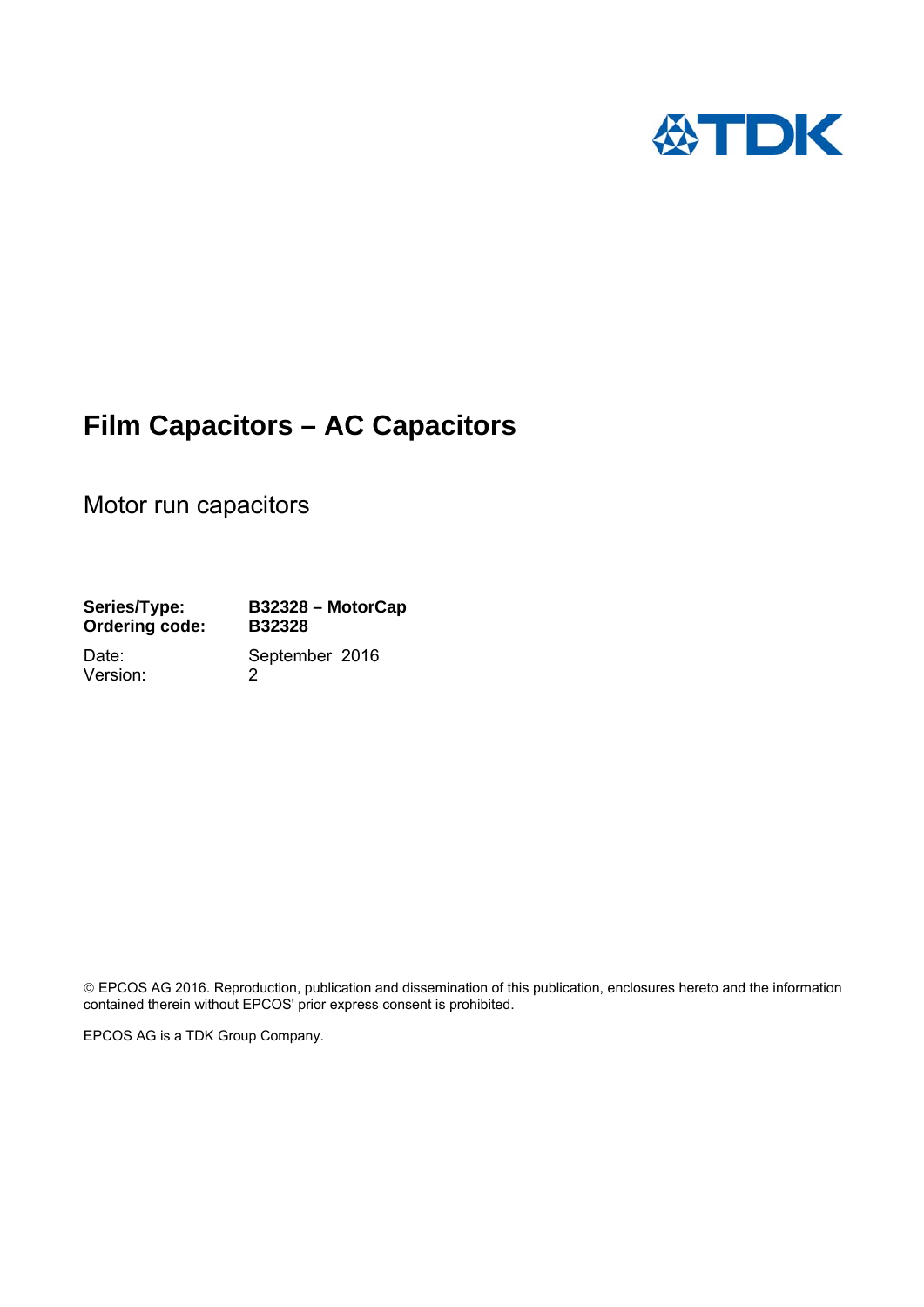

# **Film Capacitors – AC Capacitors B32328**

### **Motor run capacitors and all and all and all and all and all and all and all and all and B32328 – MotorCap and All and All and All and All and All and All and All and All and All and All and All and All and All and All an**

### **Construction**

- **Metallized polypropylene film**
- Plastic can and top UL 94 V2 material minimum
- **Dry type**

#### **Features**

- Self-healing properties
- **Low dissipation factor**
- S0 safety class to IEC60252-1 (ed.2) am1:
- **High insulation resistance**
- Case IP 53 protected

### **Typical applications**

 $\blacksquare$  For general sine wave applications, Mainly as motor run capacitor

### **Terminals**

■ Twin core cable, double insulated, (H05V2V2F), 0.5mm<sup>2</sup>, 600V, 90°C

#### **Mounting parts (optional)**

- Threaded stud at bottom of can (M8, max. torque =  $5 \text{ Nm}$ )
- Locking clip for mounting into a hole of  $\varnothing$  8 mm

| <b>Technical data and specifications</b>     |                                                                                                            |  |  |  |  |
|----------------------------------------------|------------------------------------------------------------------------------------------------------------|--|--|--|--|
| Reference standards                          | EN60252-1: 2014-07                                                                                         |  |  |  |  |
|                                              | IEC60252-1: Ed 2,2013-8, amendment 1                                                                       |  |  |  |  |
| Safety class to IEC 60252-1/2013             | S0                                                                                                         |  |  |  |  |
| Life expectancy to IEC 60252-1 /2013         | 250 V/85 °C:<br>10000 h (class B)<br>10000 h (class B)<br>400 V/85 °C:<br>3000 h (class C)<br>480 V/85 °C: |  |  |  |  |
| Rated capacitance $C_R$                      | See table ordering code                                                                                    |  |  |  |  |
| Tolerance Tx                                 | ±5%                                                                                                        |  |  |  |  |
| Rated voltage $V_{\text{rms}}$               | 250 V AC, 400 V AC, 480 V AC                                                                               |  |  |  |  |
| Rated frequency $f_R$                        | 50/60 Hz                                                                                                   |  |  |  |  |
| <b>Maximum ratings</b>                       |                                                                                                            |  |  |  |  |
| Maximum permissible voltage $V_{\text{max}}$ | $(V_R =$ Rated voltage)<br>1.1 $\bullet$ $V_R$                                                             |  |  |  |  |
| Maximum permissible current $I_{\text{max}}$ | $(I_{\rm R}$ = Rated current)<br>1.3 $\bullet$ $I_R$                                                       |  |  |  |  |

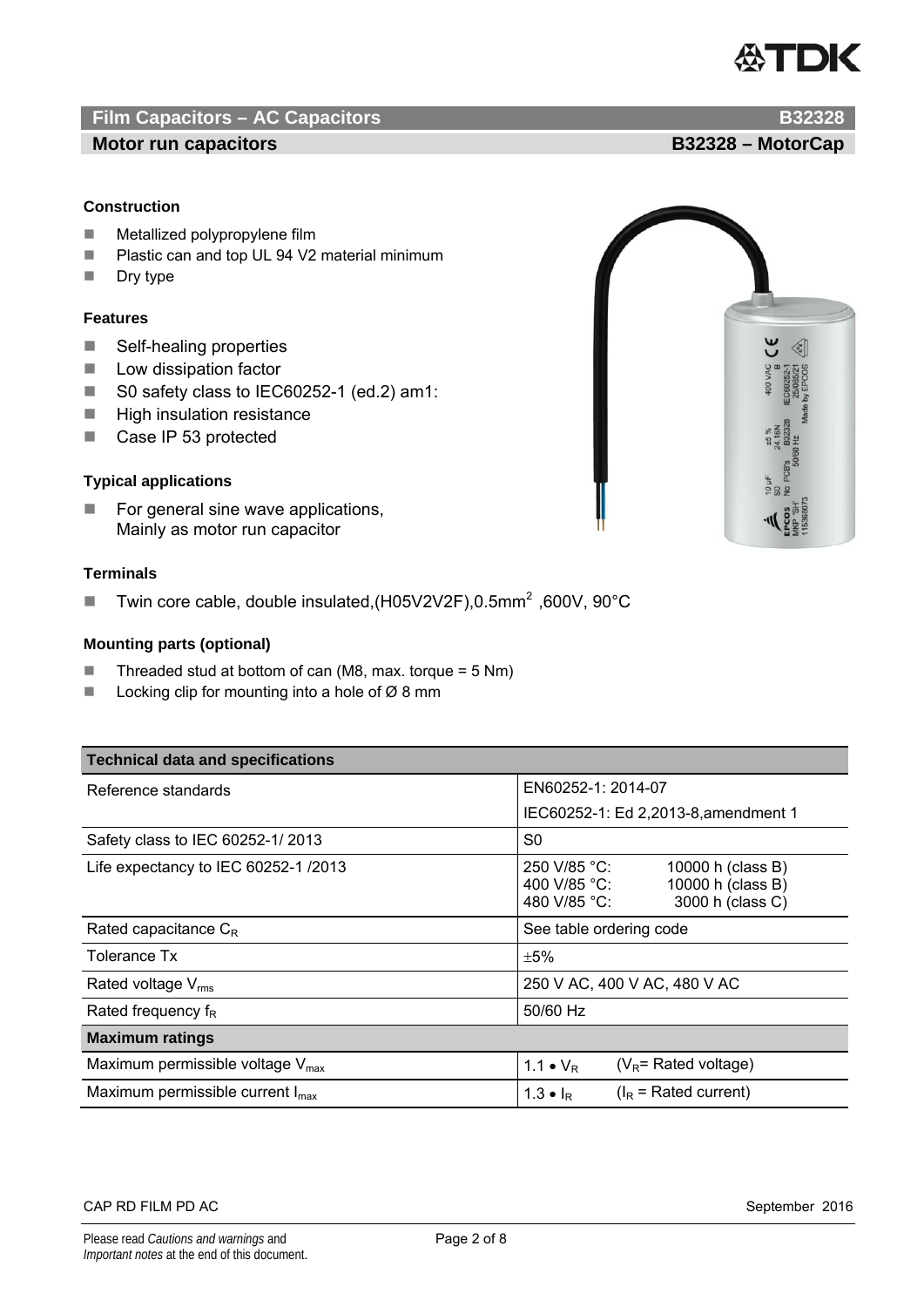# **ATDK**

# **Film Capacitors – AC Capacitors B32328**

**Motor run capacitors and all contracts of the B32328 – MotorCap** 

| <b>Test data</b>                                                                                                                                       |                                                                                                               |  |  |
|--------------------------------------------------------------------------------------------------------------------------------------------------------|---------------------------------------------------------------------------------------------------------------|--|--|
| AC test voltage terminal to terminal $V_{TT}$                                                                                                          | 2 • $V_R$ , 2 s (routine test)<br>2 • $V_R$ , 60 s (type test)                                                |  |  |
| Insulation resistance R <sub>ins</sub> or time constant $\tau$<br>at 20 °C, rel. humidity $\leq$ 65% (minimum as-delivered values)                     | 3000 s                                                                                                        |  |  |
| Dissipation factor tan $\delta$ at 20 °C                                                                                                               | $\leq$ 7.0 $\bullet$ 10 <sup>-3</sup> (1 kHz )                                                                |  |  |
| Maximum rate of voltage rise $dV/dt_{max}$                                                                                                             | $10 V/\mu s$                                                                                                  |  |  |
| <b>Climatic data</b>                                                                                                                                   |                                                                                                               |  |  |
| Climatic category                                                                                                                                      | 25/085/21 to IEC 60068-1                                                                                      |  |  |
| Lower category $T_{min}$                                                                                                                               | $-25^\circ$ C                                                                                                 |  |  |
| Upper category $T_{\text{max}}$                                                                                                                        | $+85^\circ$ C                                                                                                 |  |  |
| Damp heat test $t_{test}$                                                                                                                              | 21 days                                                                                                       |  |  |
| <b>Mechanical and thermal properties</b>                                                                                                               |                                                                                                               |  |  |
| Ball pressure test to IEC 60309-1 sec. 27.3                                                                                                            | 20 N at 125 °C                                                                                                |  |  |
| Plastic can and top disk material                                                                                                                      | Compliant to IEC 60252-1                                                                                      |  |  |
| Option A:                                                                                                                                              |                                                                                                               |  |  |
| UL 94 V2 compatible<br>Glow wire test to IEC 60695-2-1/0 and -2-1/1<br>×<br>Test temp 550 °C for $I_R \le 0.5$ A<br>Test temp 850 °C for $I_R$ > 0.5 A | Self-extinguishing within 30 seconds of<br>withdrawing the glow wire and without igniting<br>wrapping tissue. |  |  |
| Tracking test to IEC 60112 solution A                                                                                                                  | > 250 V                                                                                                       |  |  |
| Protection class to IEC 60529 2001                                                                                                                     | <b>IP 53</b>                                                                                                  |  |  |
| <b>Compatibility to RoHS</b>                                                                                                                           |                                                                                                               |  |  |
| Compliance to directive 2002/95/EC                                                                                                                     | <b>RoHS</b>                                                                                                   |  |  |
| <b>Approvals</b>                                                                                                                                       |                                                                                                               |  |  |
| <b>VDE IEC 60252-1</b>                                                                                                                                 | Approved                                                                                                      |  |  |
|                                                                                                                                                        | 400 V/85 °C: 10000 h (class B) for 1.5 µF to<br>$50 \mu F$<br>480 V/85 °C: 3000h (class C)for 3 µF to 35 µF   |  |  |
| C€                                                                                                                                                     | Compliance to LV directive 2014/35/EU                                                                         |  |  |

#### **Display of ordering codes for EPCOS products**

The ordering code for one and the same EPCOS product can be represented differently in data sheets, data books, other publications, on the EPCOS website, or in order-related documents such as shipping notes, order confirmations and product labels. **The varying representations of the ordering codes are due to different processes employed and do not affect the specifications of the respective products**. Detailed information can be found on the Internet under www.epcos.com/orderingcodes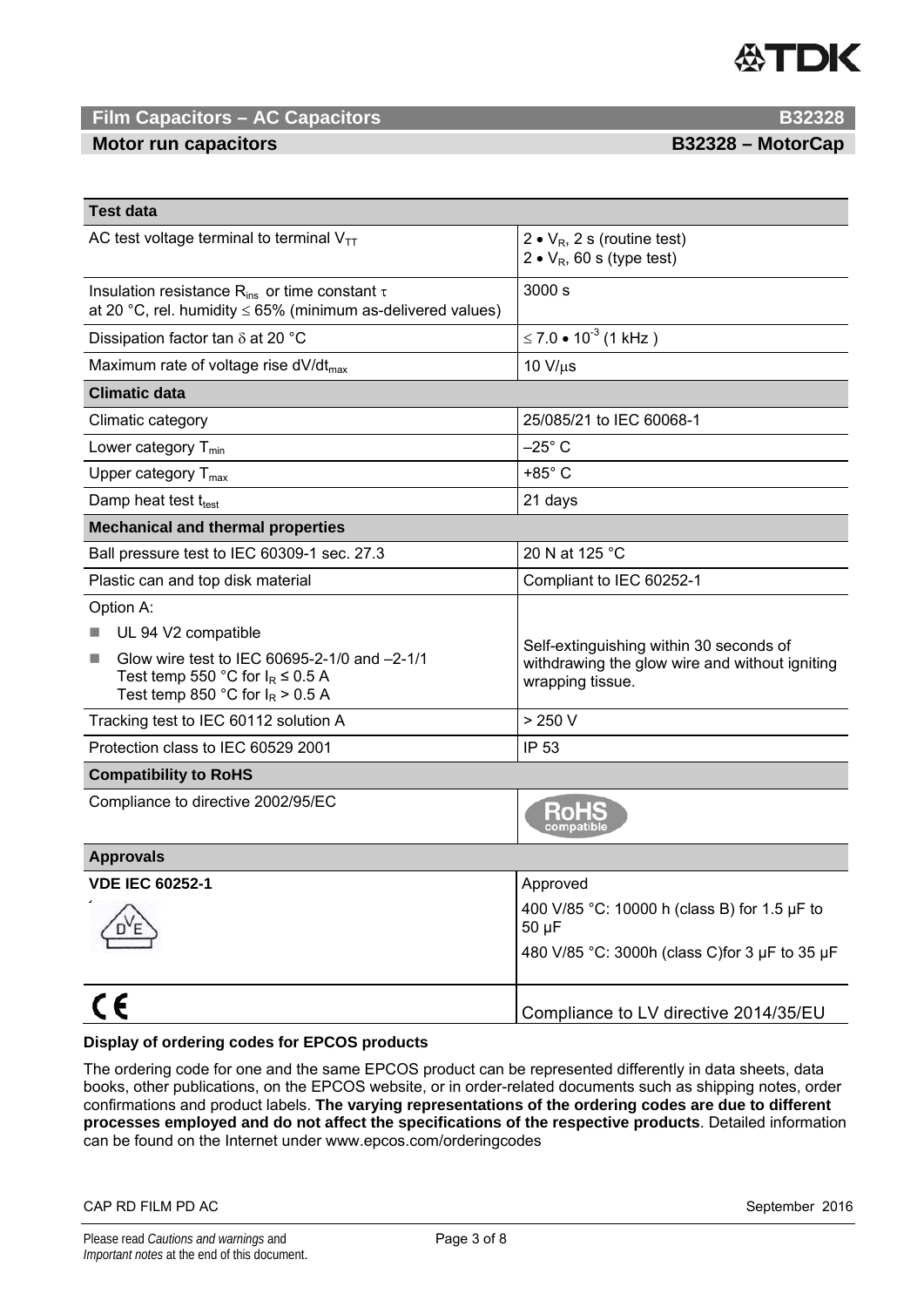# ∰TDK

## **Film Capacitors – AC Capacitors B32328 B32328**

# **Motor run capacitors and all and all and all and all and all and all and all and all and B32328 – MotorCap and A**

### **Dimensional drawings**



### Mounting options

# = 1: Can without mounting



#### # =3: Can with M8 bolt



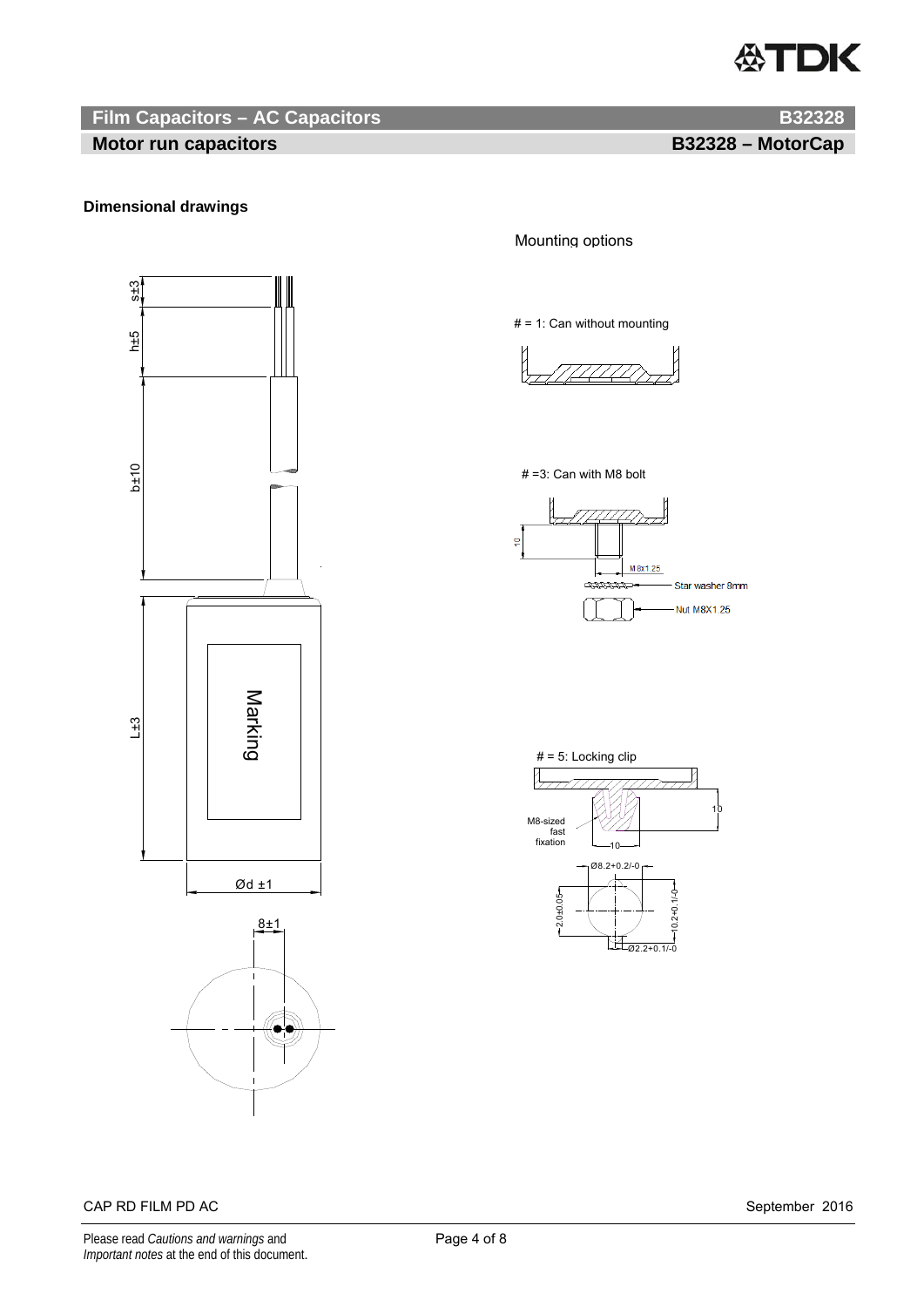# **公TDK**

## **Film Capacitors – AC Capacitors B32328 <b>B32328**

**Motor run capacitors and all and all and all and all and all and all and all and all and B32328 – MotorCap and A** 

### **Ordering codes and packing units**

| Rated<br>voltage | <b>Rated</b><br>capacitance | <b>Dimensions</b><br>$D \times L$ | <b>Ordering code</b> | <b>Approvals</b> | <b>Packing</b><br>unit |
|------------------|-----------------------------|-----------------------------------|----------------------|------------------|------------------------|
| $V_R$            | $\mathbf{C}_{\mathsf{R}}$   |                                   |                      |                  |                        |
| V AC             | μF                          | mm                                |                      |                  | pcs.                   |
|                  | 1.5                         | $25 \times 58$                    | B32328A1155J0#*      | ---              | 112                    |
|                  | $\overline{2}$              | $25 \times 58$                    | B32328A1205J0#*      | ---              | 112                    |
|                  | 3                           | $25 \times 58$                    | B32328A1305J0#*      | ---              | 112                    |
|                  | 4                           | $25 \times 58$                    | B32328A1405J0#*      | ---              | 112                    |
|                  | 5                           | $25 \times 58$                    | B32328A1505J0#*      | ---              | 112                    |
|                  | $\,6\,$                     | $25 \times 58$                    | B32328A1605J0#*      | ---              | 112                    |
|                  | $\overline{7}$              | $25 \times 58$                    | B32328A1705J0#*      | ---              | 112                    |
|                  | 7.5                         | $25 \times 58$                    | B32328A1755J0#*      | ---              | 112                    |
|                  | 8                           | $25 \times 58$                    | B32328A1805J0#*      | ---              | 112                    |
| 250              | 9                           | $30 \times 62$                    | B32328A1905J0#*      | ---              | 112                    |
|                  | 10                          | $30 \times 62$                    | B32328A1106J0#*      | ---              | 112                    |
|                  | 12                          | $30 \times 62$                    | B32328A1126J0#*      | $---$            | 112                    |
|                  | 14                          | $30 \times 62$                    | B32328A1146J0#*      | ---              | 112                    |
|                  | 15                          | $30 \times 62$                    | B32328A1156J0#*      | ---              | 112                    |
|                  | 16                          | $35 \times 62$                    | B32328A1166J0#*      | ---              | 84                     |
|                  | 18                          | $35 \times 62$                    | B32328A1186J0#*      | ---              | 84                     |
|                  | 20                          | $35 \times 62$                    | B32328A1206J0#*      | ---              | 84                     |
|                  | 22                          | $35 \times 62$                    | B32328A1226J0#*      | ---              | 84                     |
|                  | 25                          | $35 \times 71$                    | B32328A1256J0#*      | ---              | 84                     |
|                  | 30                          | $35 \times 71$                    | B32328A1306J0#*      | ---              | 84                     |
|                  | 35                          | $40 \times 71$                    | B32328A1356J0#*      | ---              | 60                     |
|                  | 40                          | $40 \times 71$                    | B32328A1406J0#*      | ---              | 60                     |
|                  | 45                          | $40 \times 71$                    | B32328A1456J0#*      | ---              | 60                     |
|                  | 50                          | $40 \times 96$                    | B32328A1506J0#*      | ---              | 60                     |
|                  | 55                          | $40 \times 96$                    | B32328A1556J0#*      | ---              | 60                     |
|                  | 60                          | $40 \times 96$                    | B32328A1606J0#*      | ---              | 60                     |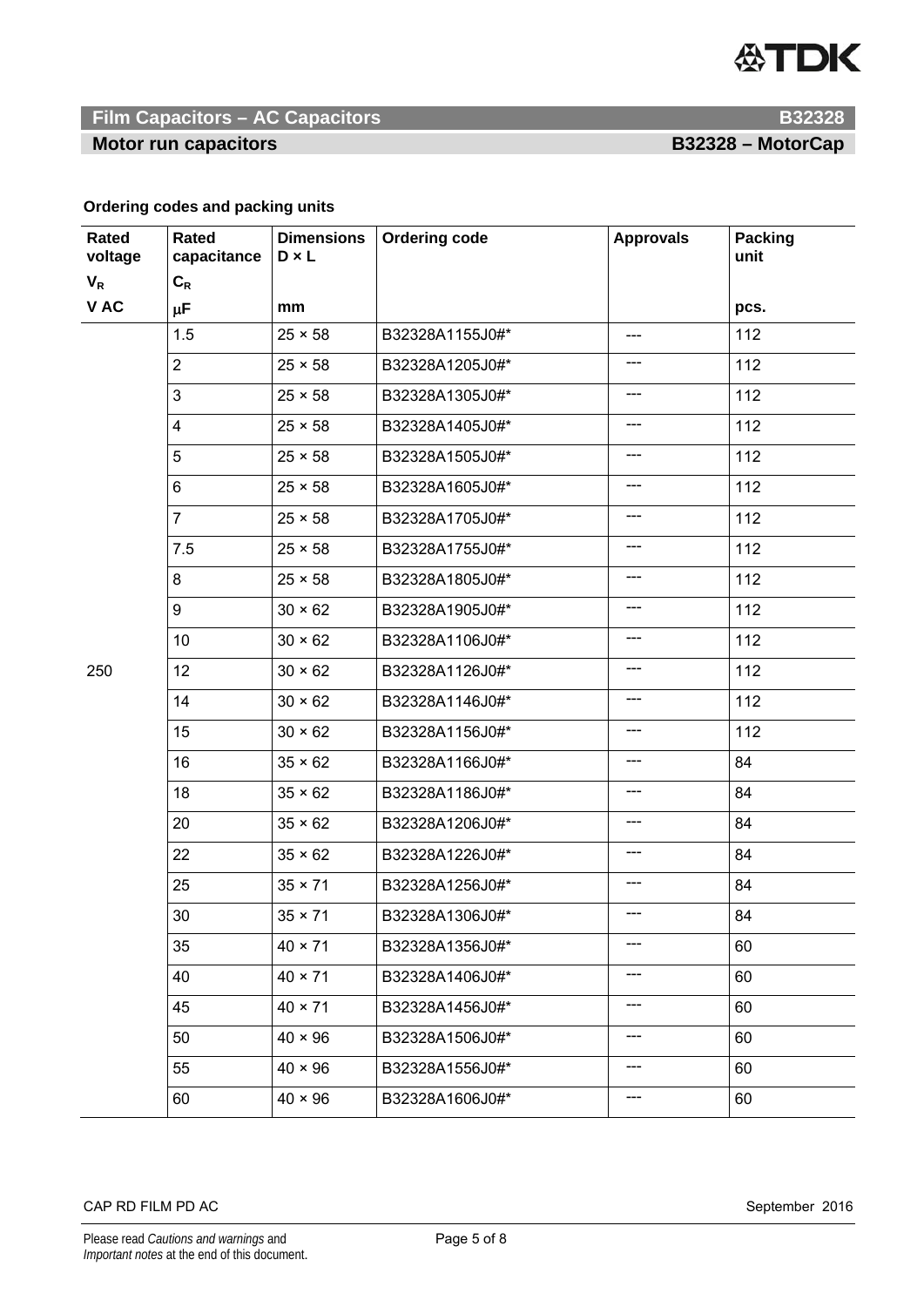

# **Film Capacitors – AC Capacitors B32328**

**Motor run capacitors and all and all and all and all and all and all and all and all and B32328 – MotorCap and A** 

| Rated<br>voltage | Rated<br>capacitance    | <b>Dimensions</b><br>$D \times L$ | <b>Ordering code</b> | <b>Approvals</b> | <b>Packing</b><br>unit |
|------------------|-------------------------|-----------------------------------|----------------------|------------------|------------------------|
| $V_R$            | $C_R$                   |                                   |                      |                  |                        |
| V AC             | μF                      | mm                                |                      |                  | pcs.                   |
| 400              | 1.5                     | $25 \times 58$                    | B32328A4155J0#*      | <b>VDE</b>       | 112                    |
|                  | $\overline{2}$          | $25 \times 58$                    | B32328A4205J0#*      | <b>VDE</b>       | 112                    |
|                  | 3                       | $25 \times 58$                    | B32328A4305J0#*      | <b>VDE</b>       | 112                    |
|                  | $\overline{\mathbf{4}}$ | $25 \times 58$                    | B32328A4405J0#*      | <b>VDE</b>       | 112                    |
|                  | 5                       | $30 \times 62$                    | B32328A4505J0#*      | <b>VDE</b>       | 112                    |
|                  | 6                       | $30 \times 62$                    | B32328A4605J0#*      | <b>VDE</b>       | 112                    |
|                  | $\overline{7}$          | $35 \times 62$                    | B32328A4705J0#*      | <b>VDE</b>       | 84                     |
|                  | 8                       | $35 \times 62$                    | B32328A4805J0#*      | <b>VDE</b>       | 84                     |
|                  | 9                       | $35 \times 62$                    | B32328A4905J0#*      | <b>VDE</b>       | 84                     |
|                  | 10                      | $35 \times 62$                    | B32328A4106J0#*      | <b>VDE</b>       | 84                     |
|                  | 12                      | $35 \times 71$                    | B32328A4126J0#*      | <b>VDE</b>       | 84                     |
|                  | 14                      | $35 \times 71$                    | B32328A4146J0#*      | <b>VDE</b>       | 84                     |
|                  | 15                      | $40 \times 71$                    | B32328A4156J0#*      | <b>VDE</b>       | 60                     |
|                  | 16                      | $40 \times 71$                    | B32328A4166J0#*      | <b>VDE</b>       | 60                     |
|                  | 18                      | $40 \times 71$                    | B32328A4186J0#*      | <b>VDE</b>       | 60                     |
|                  | 20                      | $40 \times 71$                    | B32328A4206J0#*      | <b>VDE</b>       | 60                     |
|                  | 22                      | $40 \times 96$                    | B32328A4226J0#*      | <b>VDE</b>       | 60                     |
|                  | 25                      | $40 \times 96$                    | B32328A4256J0#*      | <b>VDE</b>       | 60                     |
|                  | 30                      | $40 \times 96$                    | B32328A4306J0#*      | <b>VDE</b>       | 60                     |
|                  | 35                      | $45 \times 96$                    | B32328A4356J0#*      | VDE              | 45                     |
|                  | 40                      | $45 \times 96$                    | B32328A4406J0#*      | <b>VDE</b>       | 45                     |
|                  | 45                      | $50 \times 96$                    | B32328A4456J0#*      | <b>VDE</b>       | 32                     |
|                  | 50                      | $50 \times 96$                    | B32328A4506J0#*      | <b>VDE</b>       | 32                     |
|                  | 55                      | $50 \times 96$                    | B32328A4556J0#*      | ---              | 32                     |
|                  | 60                      | $50 \times 96$                    | B32328A4606J0#*      |                  | 32                     |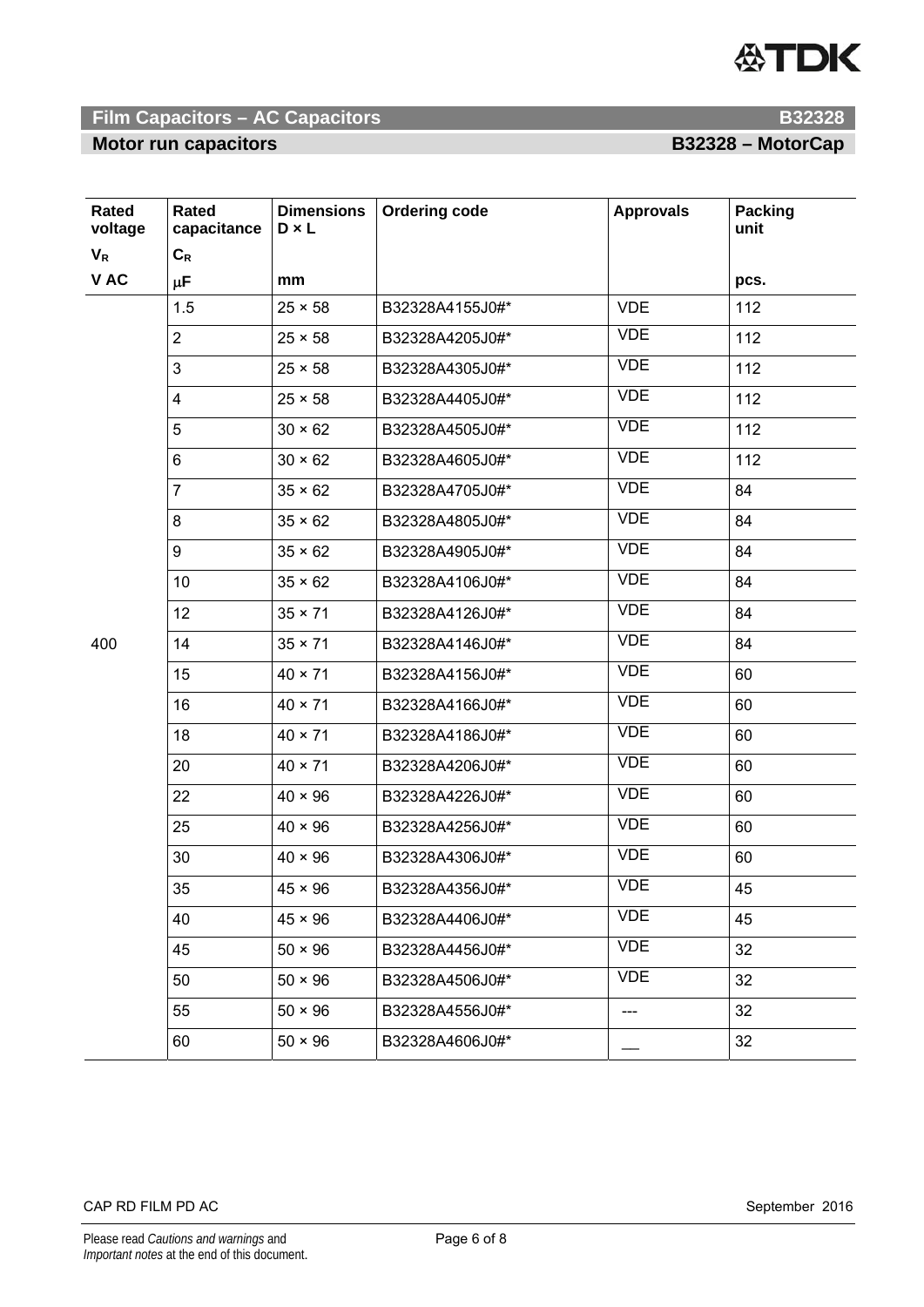

# **Film Capacitors – AC Capacitors B32328**

**Motor run capacitors and all contracts of the B32328 – MotorCap** 

| <b>Rated</b><br>voltage | Rated<br>capacitance | <b>Dimensions</b><br>$D \times L$ | Ordering code   | <b>Approvals</b> | <b>Packing</b><br>unit |
|-------------------------|----------------------|-----------------------------------|-----------------|------------------|------------------------|
| $V_R$                   | $C_R$                |                                   |                 |                  |                        |
| V AC                    | μF                   | mm                                |                 |                  | pcs.                   |
| 480                     | 3                    | $30 \times 62$                    | B32328A7305J0#* | <b>VDE</b>       | 112                    |
|                         | $\overline{4}$       | $30 \times 62$                    | B32328A7405J0#* | <b>VDE</b>       | 112                    |
|                         | 5                    | $30 \times 62$                    | B32328A7505J0#* | <b>VDE</b>       | 112                    |
|                         | 6                    | $35 \times 62$                    | B32328A7605J0#* | <b>VDE</b>       | 84                     |
|                         | 7.5                  | $35 \times 71$                    | B32328A7755J0#* | <b>VDE</b>       | 84                     |
|                         | 8                    | $35 \times 71$                    | B32328A7805J0#* | <b>VDE</b>       | 84                     |
|                         | 10                   | $40 \times 71$                    | B32328A7106J0#* | <b>VDE</b>       | 60                     |
|                         | 12                   | $40 \times 71$                    | B32328A7126J0#* | <b>VDE</b>       | 60                     |
|                         | 15                   | $45 \times 71$                    | B32328A7156J0#* | <b>VDE</b>       | 45                     |
|                         | 16                   | $45 \times 71$                    | B32328A7166J0#* | <b>VDE</b>       | 45                     |
|                         | 20                   | $45 \times 71$                    | B32328A7206J0#* | <b>VDE</b>       | 45                     |
|                         | 22                   | $45 \times 71$                    | B32328A7226J0#* | <b>VDE</b>       | 45                     |
|                         | 25                   | $45 \times 96$                    | B32328A7256J0#* | <b>VDE</b>       | 45                     |
|                         | 30                   | $45 \times 96$                    | B32328A7306J0#* | <b>VDE</b>       | 45                     |
|                         | 35                   | $50 \times 96$                    | B32328A7356J0#* | <b>VDE</b>       | 32                     |

#### **Composition of ordering code:**

#: construction

- 1 plastic can<br>3 plastic can
- plastic can with M8 bolt
- 5 plastic can with locking clip, available for diameters 30 mm, 32 mm and 35 mm, others on request

\*: Wire length (dimension 'b', h, s in drawing)

Note: Dimension "b" "h" and "s" will vary as per requirement.

### **Cautions and warnings**

**A** Please read "Applications warning, installation and maintenance instructions" and the "ZVEI -General safety recommendations for power capacitors", which are available on the Internet at **www.epcos.com/ac\_capacitors**, to ensure optimum performance and to prevent products from failing, and in worst case, bursting and fire. Information given in the data sheet reflects typical specifications.